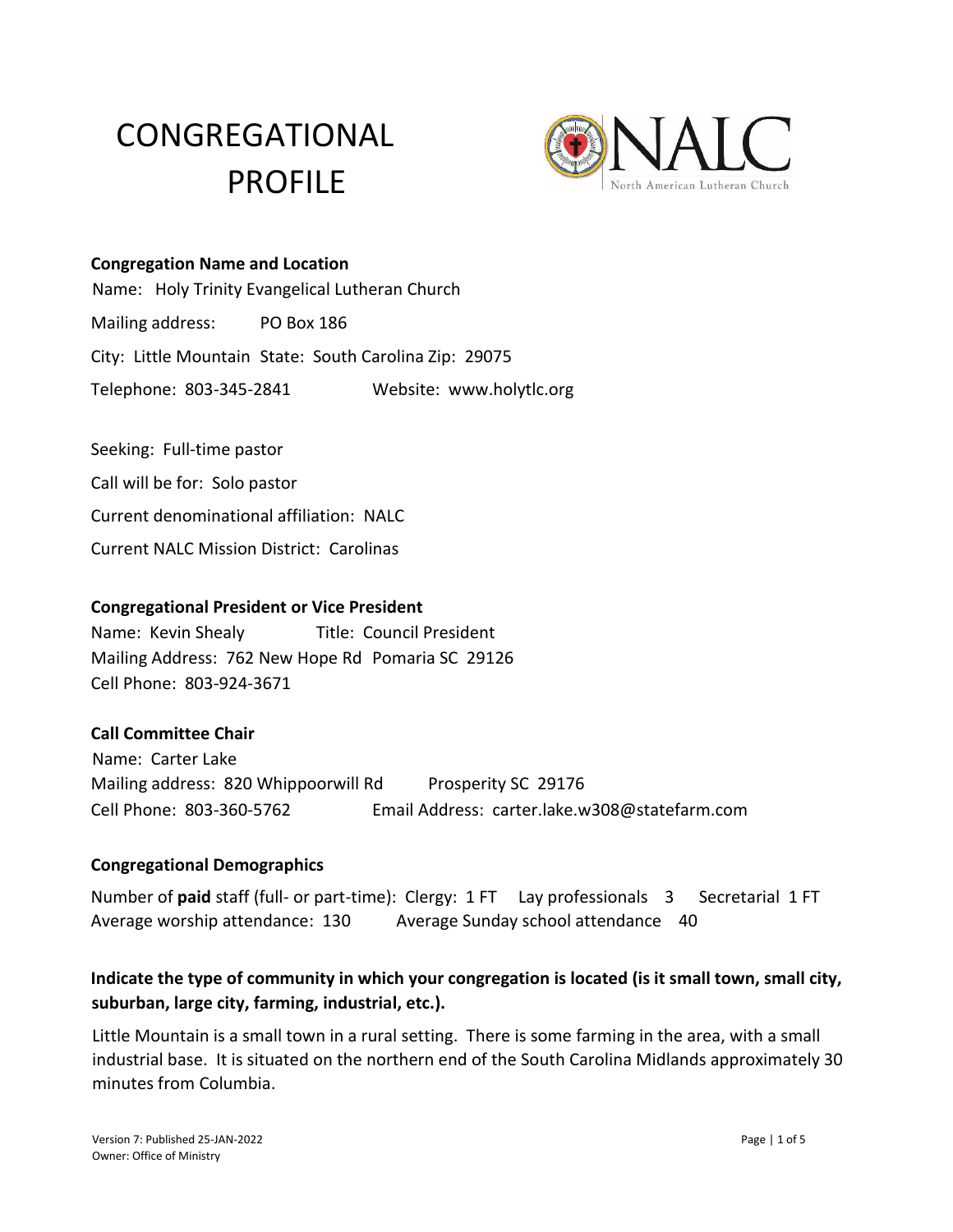#### **Describe the congregation's ethnic composition and age distribution.**

Average age is 46. 99% Caucasian.

## **Does the congregation have a clear vision for mission — a clear and shared understanding of where God is leading you? If so, state it as succinctly as possible.**

A Vision Team was formed and completing its work when Covid struck. The Values Statement is as follows:

Holy Trinity Lutheran Church is a traditional congregation which believes God's Holy Word as revealed through the Scriptures. Following Christ's example, we seek to share the Scriptures as we worship, teach, and serve in fellowship and love.

Council is currently studying "Simple Church" by Thom Rainer and Eric Geiger seeking to simplify how we reach the world around us and beyond.

#### **What are the primary goals of your congregation?**

Preaching, teaching, and serving in Christ's name. Our main goal always is to grow in our walk with Christ. We want to find a compatible pastor who shares our view that our children are our future. We want to make disciples of Christ rather than names on a membership roll.

## **Describe your congregation's worship practice (liturgy, hymns, vestments, music, hymnals, and frequency of Holy Communion).**

Ours is a traditional liturgy from the green Lutheran Book of Worship. Traditional hymns are mixed with newer songs from With One Voice. Communion is served the first Sunday of the month and on special days (Transfiguration, Christ the King, etc). Pastors have traditionally worn an Alb & Cincture with varying stoles. Colors follow the church seasonal calendar, but the previous pastor had other hand-made stoles that may not reflect the season (ex.-one with congregational children's handprints, names, & ages).

#### **Describe your congregation's Christian education ministry.**

Sunday School, Day Camp, Bible Studies, Confirmation, 1<sup>st</sup> Communion Class, New Members Class, Marriage Counseling, Baptism Counseling. We are seeking new and fresh ideas to increase participation in Christian Education, including re-thinking the traditional Sunday School approach.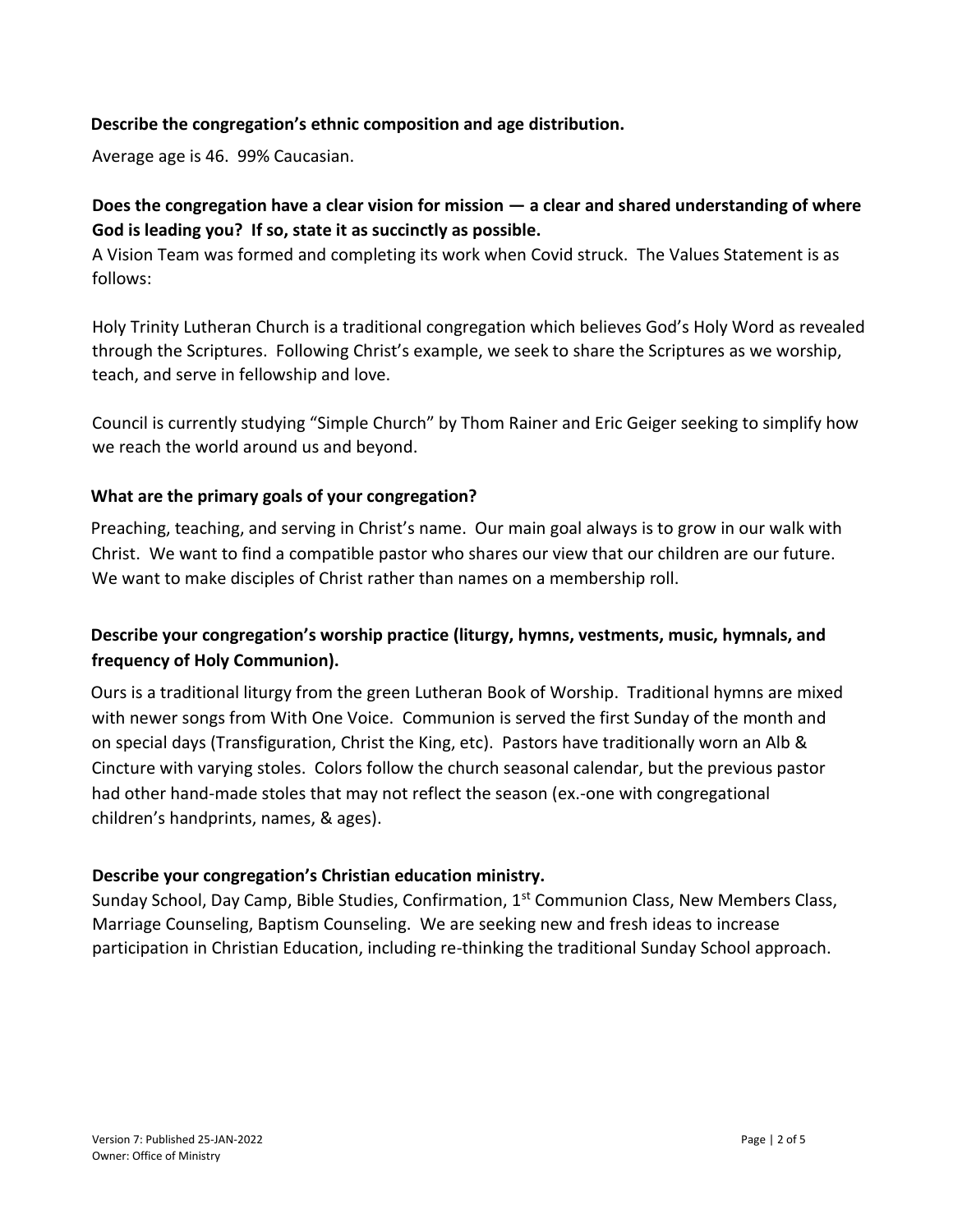### **Describe the congregation's current activities for mission and outreach.**

On-site Preschool; Trunk or Treat; Easter Egg Hunt; Vacation Bible School; Lutheran Men on Mission; Ladies Circles; Happy Mountaineers (seniors/retired); Teens for Christ; Prayer Shawl/Quilting ministry; Angel Tree, Backpack Blessings, and Good News Club with local school; Blood Drives; Water Mission support; Community Meal; Disaster Relief; Designated Emergency Shelter; Float in the Little Mountain Reunion parade; Sponsor of Joy Mission congregation

# **The NALC is committed to moving away from an institutional understanding of the Church, to the biblical commission to be a community of followers of Jesus who focus on being disciples and making disciples. Which best describes your congregation's understanding of this movement? [Type an X by the appropriate response]**

Totally unaware Have heard about it Have been involved personally

\_\_X\_\_ Some in the congregation are involved, some aren't Congregation understands, is on-board and involved

## **List the** *Top Five Things* **your congregations hopes for in its next Pastor**

- 1. Spirit-filled; Spirit-led
- 2. Visible member of the community
- 3. Youth & children are a priority
- 4. Flexible & adaptive
- 5. Focused on the 4 Core Values of the NALC

# **What were the three most significant events in your congregation's history? Provide the years in which these events happened and why they are important to your congregation.**

- Death of Pastor Brett Collins 2021. Pastor Collins had us pointed in the way of following the Spirit. He challenged us to think and to grow our faith. His health issues never caused his faith to waiver and his tragic accident shocked us into action to fill his shoes.
- Joining the NALC 2012. As with many congregations, this was a defining event in our history as Lutherans. The remaining members drew strength from each other and the support received.
- Construction of the Trinity Life Center 2008. Despite divided opinions, the new fellowship hall was built and paid off early, allowing us a prime facility for all sorts of church and community events. Seating capacity is approximately 300 with a commercial-type kitchen.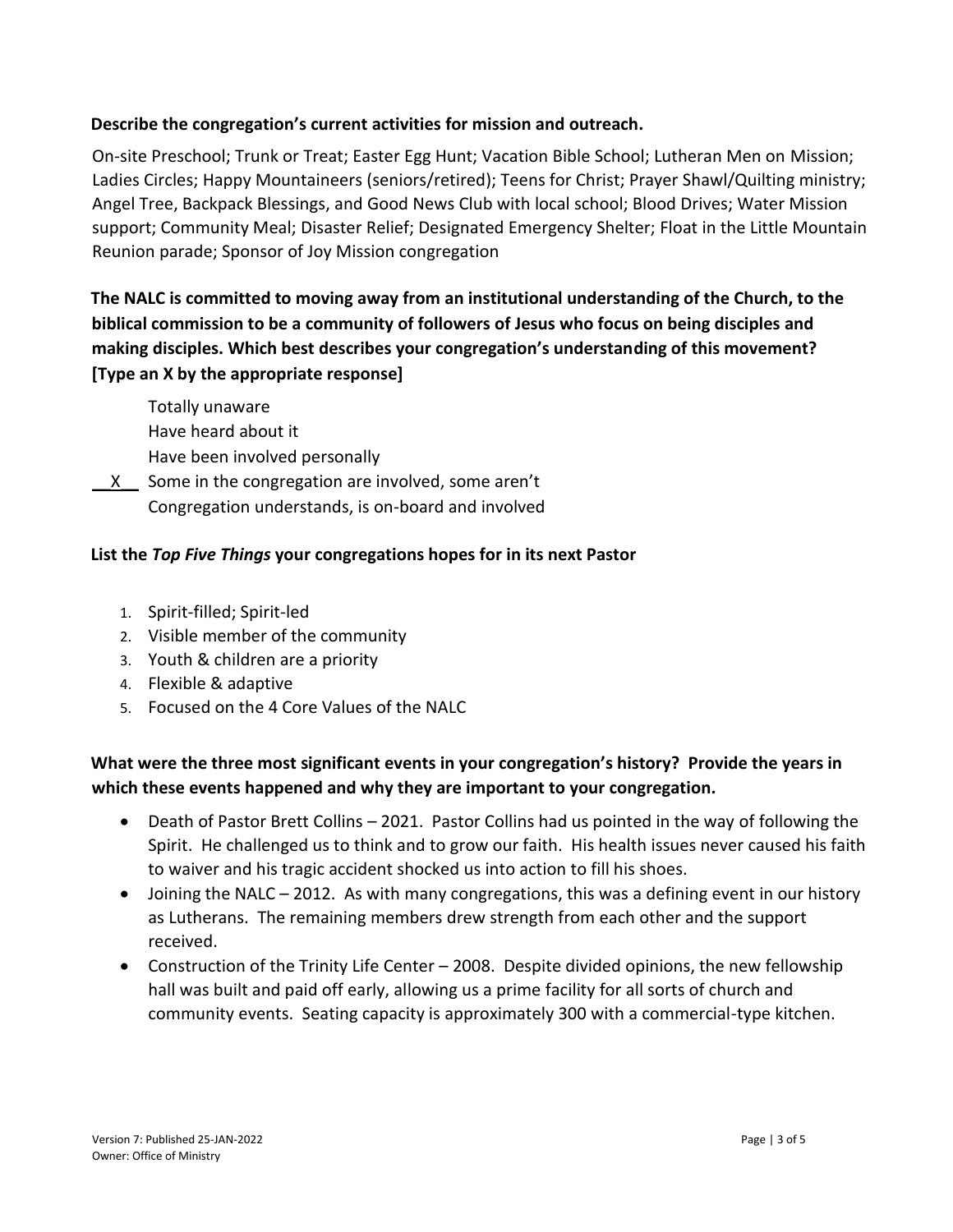# **Has your congregation participated in the Congregational Workshop Preparatory to the Call Process? [Type an X by the appropriate response]**

\_\_X\_\_ Yes \_\_\_\_\_ No

#### **What were the three most significant results of the workshop?**

- 1. A clearer understanding of process considerations
- 2. Validated the anticipated characteristics of the next pastor
- 3. A greater sense of congregational unity

# **Describe the nature and extent of any significant current or recent conflict in the congregation. Is this conflict resolved, or ongoing? If resolved, how was it resolved?**

- ELCA NALC change. There was a great deal of tension in the congregation, centering on the newness and uncertainty of the NALC. There was overwhelming support for separating from the ELCA, but division on where to go. Some members were lost, the remaining members have come to understand and appreciate the NALC and the support it has offered.
- TLC construction. There was concern over the timing and financing, ultimately passing by 1 vote. Since it has been finished, we have come to see it as a wonderful ministry tool and a necessary addition to our facilities.

## **How does your congregation handle conflict/tension? Which of the following do you think best describes your congregation? [Type an X by the appropriate response]**

X As a church, we respect and listen to each other and work things through without generating divisiveness.

As a church, we try to respect and listen to each other, but it is not uncommon for differences of opinion to be a problem and for some people to choose sides. Some have left our church because of conflict.

Conflict hurts our sense of unity, but we tend not to talk about it.

Painful experience with conflict has been present, but it has been worked through, and we have learned from the experience.

We have had some painful experiences with conflict, and they linger in the background. Open conflict is present, and we need a minister who can help us deal with it. Other (describe)…...

# **What was the nature of the relationship between your last pastor and the congregation? Positive? Struggling? Cooperative? Tense?**

Overwhelmingly positive. You never left Pastor Collins feeling unloved or not valued as a person. He kept us on our toes with his wit and self-confidence. He was always the biggest kid around.